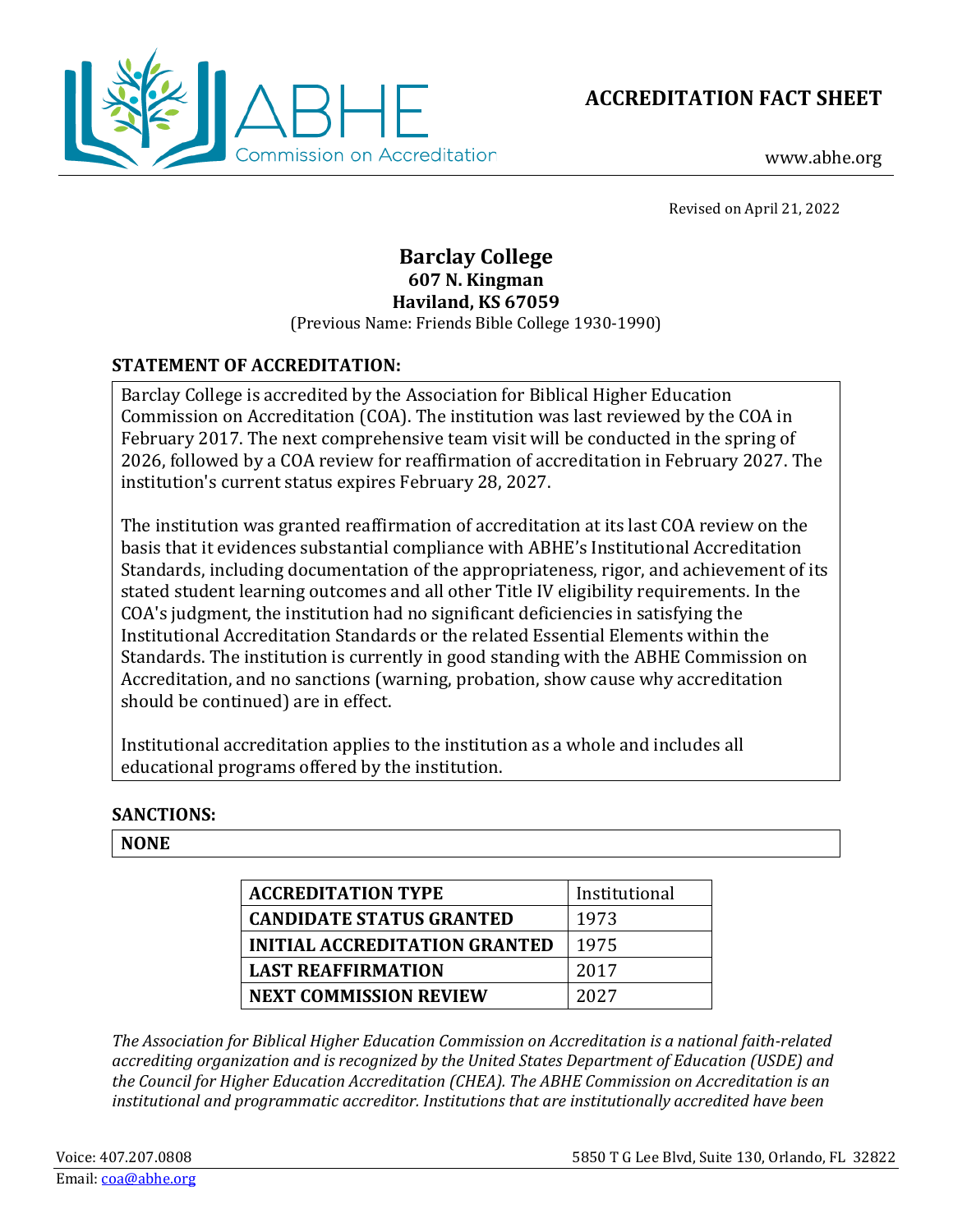*examined as a whole. Institutions that are programmatically accredited have specific programs that have been reviewed in light of ABHE standards. This statement of accreditation information is the Commission's official statement of an institution's accredited status.*

#### **ACCREDITATION DECISIONS:**

| <b>DATE</b>   | <b>ACTION</b>                                                               |
|---------------|-----------------------------------------------------------------------------|
| April 2022    | Approved substantive change to offer a Bachelor of Arts in Criminal Justice |
| February 2017 | Granted reaffirmation of accreditation                                      |

*Includes the following: applicant status, candidate status, initial accreditation, reaffirmation of accreditation, sanction, substantive change approval - last 5 years. Please see the "Policy on Communication of Accreditation Decisions" in the COA Manual.*

#### **APPROVED DELIVERY METHODS:**

| TYPE:                             | <b>APPROVAL:</b>                                        |
|-----------------------------------|---------------------------------------------------------|
| Distance Education (online)       | The institution is authorized to offer up to 100% of an |
|                                   | academic program via distance education (online).       |
| <b>Correspondence Education</b>   | The institution is authorized to offer up to 49% of an  |
|                                   | academic program via correspondence education.          |
| <b>Competency-Based Education</b> | The institution is authorized to offer up to 49% of an  |
|                                   | academic program via competency-based education by      |
|                                   | the course/credit approach or direct assessment.        |

*Please see the "Policy on Alternative Academic Patterns" in the COA Manual.*

# **APPROVED OFF-CAMPUS LOCATIONS:**

| T''                     | <b>DDDDCC</b><br>ADDINEJJ |   |  |  |  |  |                      |  |               |     |               |
|-------------------------|---------------------------|---|--|--|--|--|----------------------|--|---------------|-----|---------------|
| $N$ one<br><b>NOILE</b> |                           |   |  |  |  |  |                      |  |               |     |               |
| .                       | .                         | . |  |  |  |  | $\sim$ $\sim$ $\sim$ |  | $\sim$ $\sim$ | . . | $\sim$ $\sim$ |

*A branch campus is an additional location of an institution that is geographically apart and independent of the main campus of the institution and (1) is permanent in nature;(2) offers courses in educational programs leading to a degree, certificate, or other recognized educational credential;(3) has its own faculty and administrative or supervisory organization; and (4) has its own budgetary and hiring authority. An additional location is a facility that is geographically apart from the main campus of the institution and at which the institution offers at least 50% of a program through classroom courses, hybrid courses, or a combination of both. An additional location may qualify as a branch campus and be subject to requirements pertaining to branch campuses. An extension site is an off-campus location where less than 50% of a degree program may be earned by classroom courses, hybrid courses, or a combination of both.*

| IN LIW LED BDOULLIVIIIE LIWURITIO |                                        |  |  |  |  |
|-----------------------------------|----------------------------------------|--|--|--|--|
| DEGREE/DIPLOMA/CERTIFICATE        | PROGRAM (MAJOR/CONCENTRATION)          |  |  |  |  |
| Certificate                       | <b>Biblical Studies</b>                |  |  |  |  |
| Certificate                       | <b>Business Studies</b>                |  |  |  |  |
| Certificate                       | <b>Christian Ministry</b>              |  |  |  |  |
| Certificate                       | <b>Friends Ministry Training</b>       |  |  |  |  |
| Certificate                       | Psychology                             |  |  |  |  |
| Associate of Arts                 | <b>General Studies</b>                 |  |  |  |  |
| <b>Bachelor of Arts</b>           | <b>Bible and Intercultural Studies</b> |  |  |  |  |
|                                   |                                        |  |  |  |  |

# **APPROVED EDUCATIONAL PROGRAMS:**